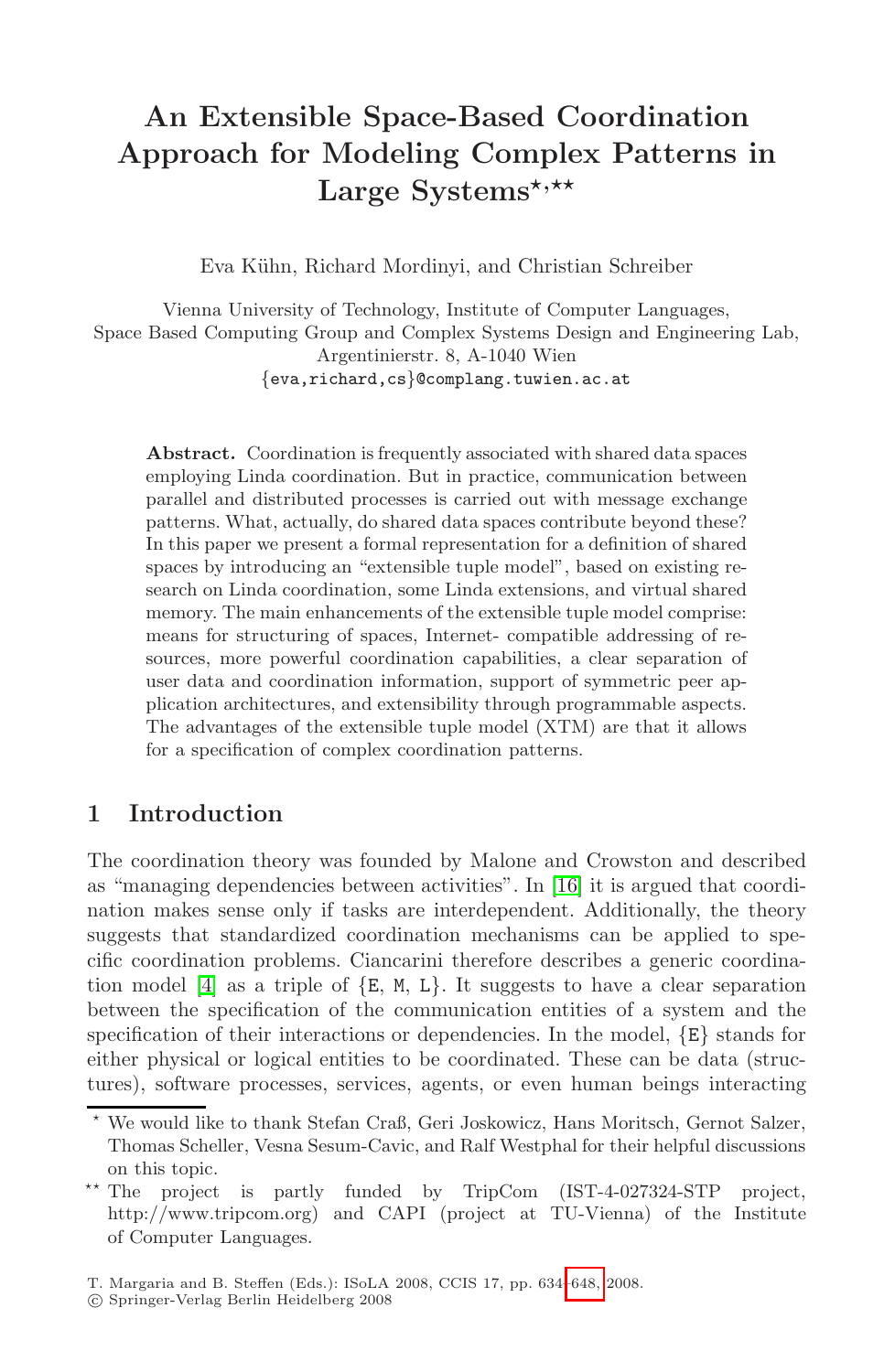with computer-based systems.  $\{M\}$  represents the coordination media (i.e. communication channels) serving as a connector between the entities and enables communication, which is a mandatory prerequisite for direct coordination [\[26](#page-14-1)[,6\]](#page-13-2). Such coordination media may be message-passing systems, pipes, tuple spaces etc.  ${L}$  specifies the coordination laws between the entities defining how the interdependences have to be resolved and therefore, semantically define the coordination mechanisms.

From the point of view of designing a language for distributed systems the idea of associative communication based on a shared data space is one of the most interesting paradigms [\[3\]](#page-13-3). This is because a shared space allows to clearly separate the issue of controlling coordinating communication entities from the issue to control a single entity. A Tuple Space [\[22\]](#page-14-2) is an example of this kind of languages. It is a well-known coordination model such as Linda [\[8\]](#page-13-4), JavaSpaces [\[7\]](#page-13-5) and TSpaces [\[15\]](#page-13-6). Tuple spaces are flat and unstructured multisets of tuples that can be accessed via very basic output, read, and input operations.

In the tuple space approach processes communicate with the other entities in the environment by writing tuples (ordered sequences of data) into the tuple space. Sharing of data via spaces [\[2\]](#page-13-7) is not a novel paradigm. It comes from parallel processing and was later considered for distributed environments. Due to its high-level abstraction of communication by simply reading and writing data from/into a shared space this paradigm fits to growing dynamics and collaboration in the network [\[29\]](#page-14-3). The processes interested in retrieving information useful for coordinating their activities perform blocking **rd** or **in** operations specified via a template. In case several tuples match the template of a data-retrieval operation, only one of them is selected non-deterministically.

The limitation of current tuple space implementations is that they support template-matching only. This is problematic if any other form of coordination is needed, like FIFO. In such cases the coordination entity itself has to manage ordering of the tuples the right way and agree about it with other entities. Thus, the implementation of the coordination entity must contain functionalities that a coordination media should provide. However, queries involving relational comparison operators cannot be implemented with template matching. The proposed approach aims to describe a generic and extensible coordination model based on tags, upon which any kind of coordination laws can be modeled, starting with simple ones like FIFO and KEY, to more complex concurrent collection patterns, and finally also patterns that as e.g. described in [\[9\]](#page-13-8) also cope with distributon. The extensible coordination approach is realized by means of the coordination media XVSM (extensible virtual shared memory) [\[25\]](#page-14-4), [\[14\]](#page-13-9) clearly separating the responsibilities between coordination middleware and entity again. The reason for adding additional forms of coordination laws to a space coordination medium are based on our experiences with programming real applications:

– Developers consider Linda template matching as too unstructured in comparison to query facilities offered by databases. Being forced to pack coordination information into tuple content is a drawback [\[17\]](#page-13-10).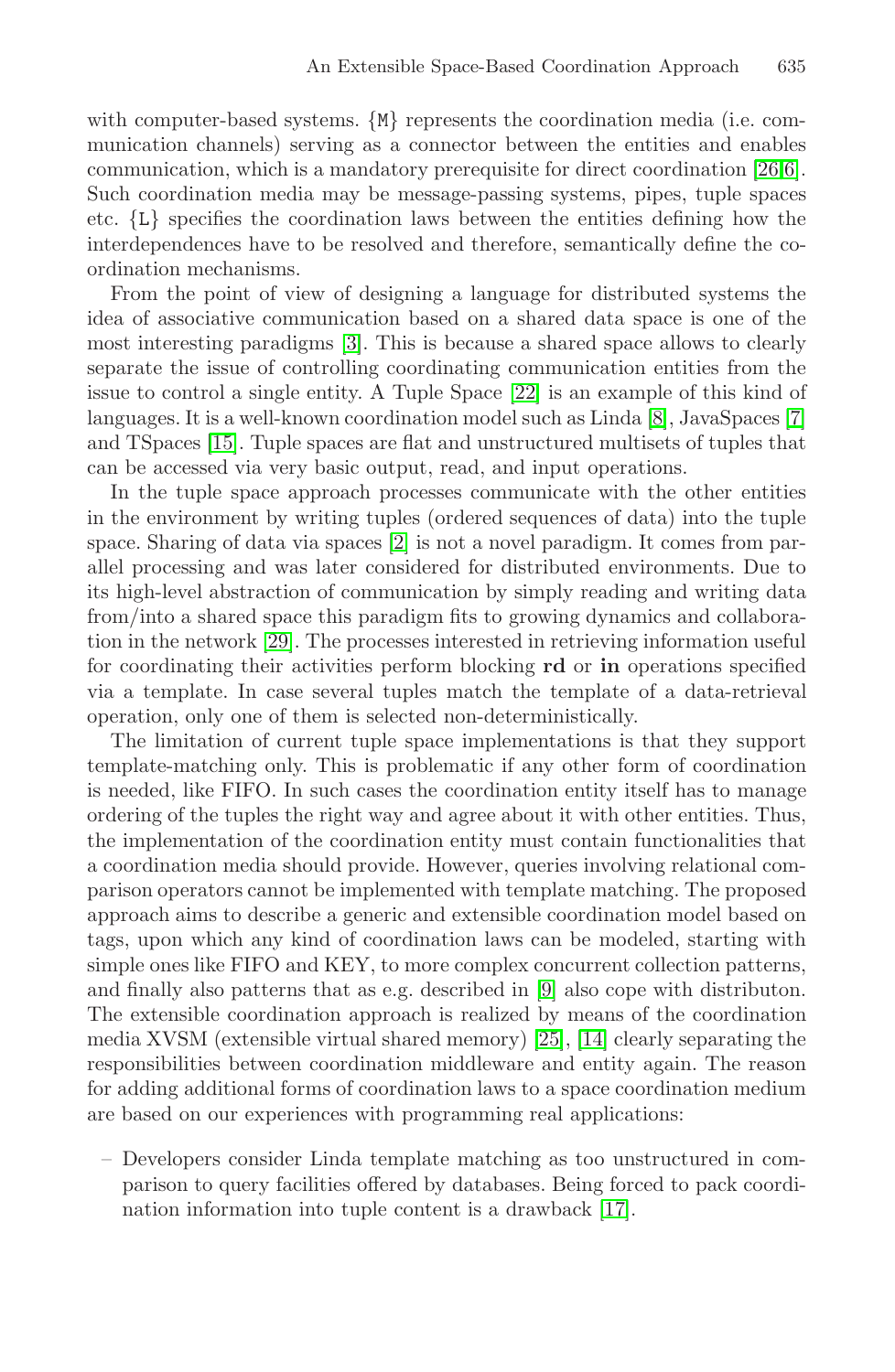- Autonomous business partners require a programming language and platform neutral API specification that allows coordination across the Internet. E.g., JavaSpaces [\[7\]](#page-13-5) exhibits only a Java based API specification.
- For future Web2.0 scenarios, a crucial requirement will be to hide the differences between communication within an enterprise and across enterprise borders.

Experiences gathered with such applications within large systems are e.g. GONG with near-time database replication [\[12\]](#page-13-11) using the Corso [\[11\]](#page-13-12) virtual shared memory for load-balancing and network bandwidth optimization, the SVSDM [\[19\]](#page-14-5), [\[18\]](#page-14-6) used for the efficient distribution of working packages to mobile agents of an insurance company and in catastrophic scenarios [\[14\]](#page-13-9), the RealSafe project for reliable data distribution and retrievement in the traffic telematics area, and the project SWIS [\[24\]](#page-14-7) in cooperation with Frequentis  $AG<sup>1</sup>$  $AG<sup>1</sup>$  $AG<sup>1</sup>$ focusing on efficient and reliable clustering of network nodes and communication between those. These systems contain complex patterns like replication, notification, or fifo coordination. Therefore, this paper details in section [4](#page-8-0) the way how such patterns are implemented with the introduced model.

In the following, the classic "tuple spaces model" referring to Linda and JavaSpaces is termed "TSM", and the "extensible tuple model" as proposed in this paper is called "XTM".

# **2 Structuring the Coordination Space**

Motivated by numerous works that extend the original TSM, we propose an extension of the TSM called XTM (extensible tuple model) for modeling data and coordination in the shared space in a more structured way, and a formal notation for the XTM. The goal is to define a system with a minimal feature set that is extensible, can be configured upon request to meet complex collaboration requirements, and has a well-defined semantics. Briefly, the main concept in XTM is a shared container that manages data items called entries (generalizing tuples in TSM). Both, container and entry are modeled by means of an xtuple (extensible tuple). The operations on a container comprise addition, and (destructive) selection of entries. In this paper we show the query language of the XTM; the operational semantics are only sketched informally.

### **2.1 Xtuple and Entry**

An xtuple (extensible tuple, or XT for short) is either an n-tuple  $\sqrt{\langle E1, \ldots, En \rangle}$ " which is an ordered list of entries Ei  $(i = 1..n)$  with the property that its arity n can change (expand or shrink) through addition and destructive selection of entries, or empty  $({\cal C})$ . Entries within an xtuple can be accessed using "XT[j]" where j is the position of the entry. An entry is a multi-set of tags. A tag is a pair that consists of a name and a value. The value of a tag can be accessed using

<span id="page-2-0"></span><sup>1</sup> http://www.frequentis.com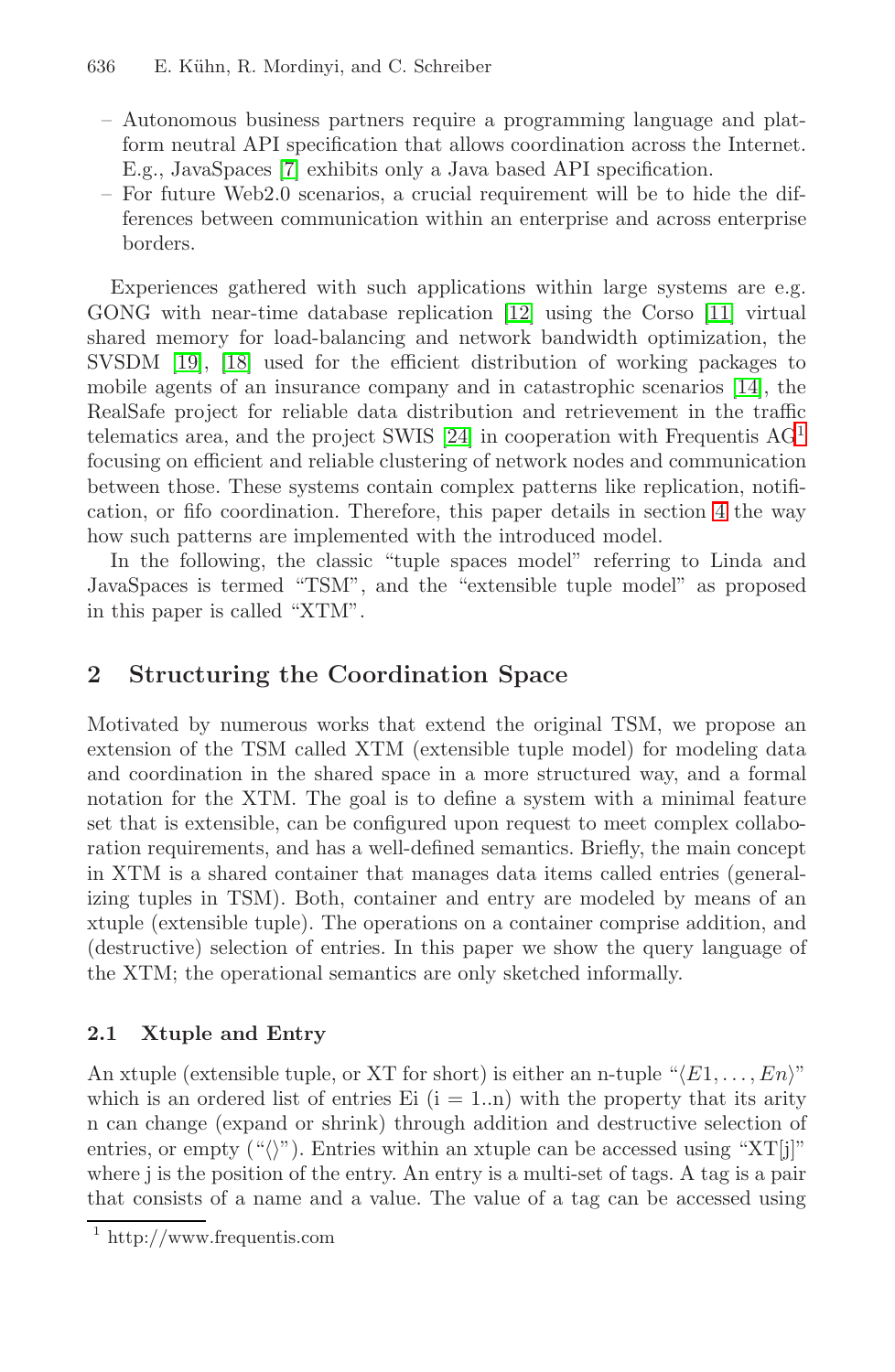"get(name,  $E$ )" where name is the name of the tag and E the entry. Each entry in an xtuple always has one implicit tag representing a unique position number ("\$P") for access. The numbering within an xtuple starts with 1. However, the position number is not an immutable part of the entry, it may change if entries are added to or removed from the xtuple, and it is automatically stripped from the entry, if the entry is removed from the xtuple. Entries have no identity. The fact that entry E has a position number with value "i" is denoted as: " $P=i$ ".

Example 1. (xtuple)

- $-$  " $\langle$ [payload=hello, \$P=1], [payload=space, \$P=2], [payload=2008, \$P=3] $\rangle$ " is an xtuple with 3 entries containing the payloads "hello", "space", and "2008" plus their position number tags.
- $-$  " $\langle \rangle$ " is an empty xtuple.
- Let E be [payload=eva], then "get(payload, E)" returns the value of the tag payload.

#### **2.2 Container and Container Referencing**

A container is a pair consisting of (1) a container-name which is a URL [\[14\]](#page-13-9) that can be addressed via the Internet, and (2) an xtuple. For a container that is represented by the pair (C, xtuple), its xtuple can be accessed via "∗C".

A container-name is used by **read**, **take** and **write** operations to retrieve the container's xtuple at the peer site where the container is hosted. A distributed data space is a collection of such referenceable containers.

#### **2.3 Structuring of Containers**

Entries constitute either proxies for structured user data to be processed jointly, or coordination data for the interaction of processes.

#### **2.4 Entry Addition**

When an entry is added to an xtuple XT, it is appended to the end of the XT and the position number reflects the order in which the entries have been added.

Example 2. (entry addition)

 $– E1 = "payload=jens, pin=12, title=prof]$ ".  $XT1 = \frac{\text{``}}{\text{payload} = \text{chris}, \$P = 1, \text{pin} = 78, \text{ title} = \text{ms}}$ ". Adding E1 to XT1 obviously yields " $\langle$ [payload=chris, \$P=1, pin=78, title=ms],  $[payload=jens, $P=2, pin=12, title=prof]$ ".

#### **2.5 (Destructive) Entry Selection**

For (destructive) selection of entries from an xtuple XT using **read** or **take**, an XQ (xtuple query) is introduced. Selected entries are copied into a new xtuple that represents the result of the (destructive) selection; take is destructive and also removes the selected entries from XT.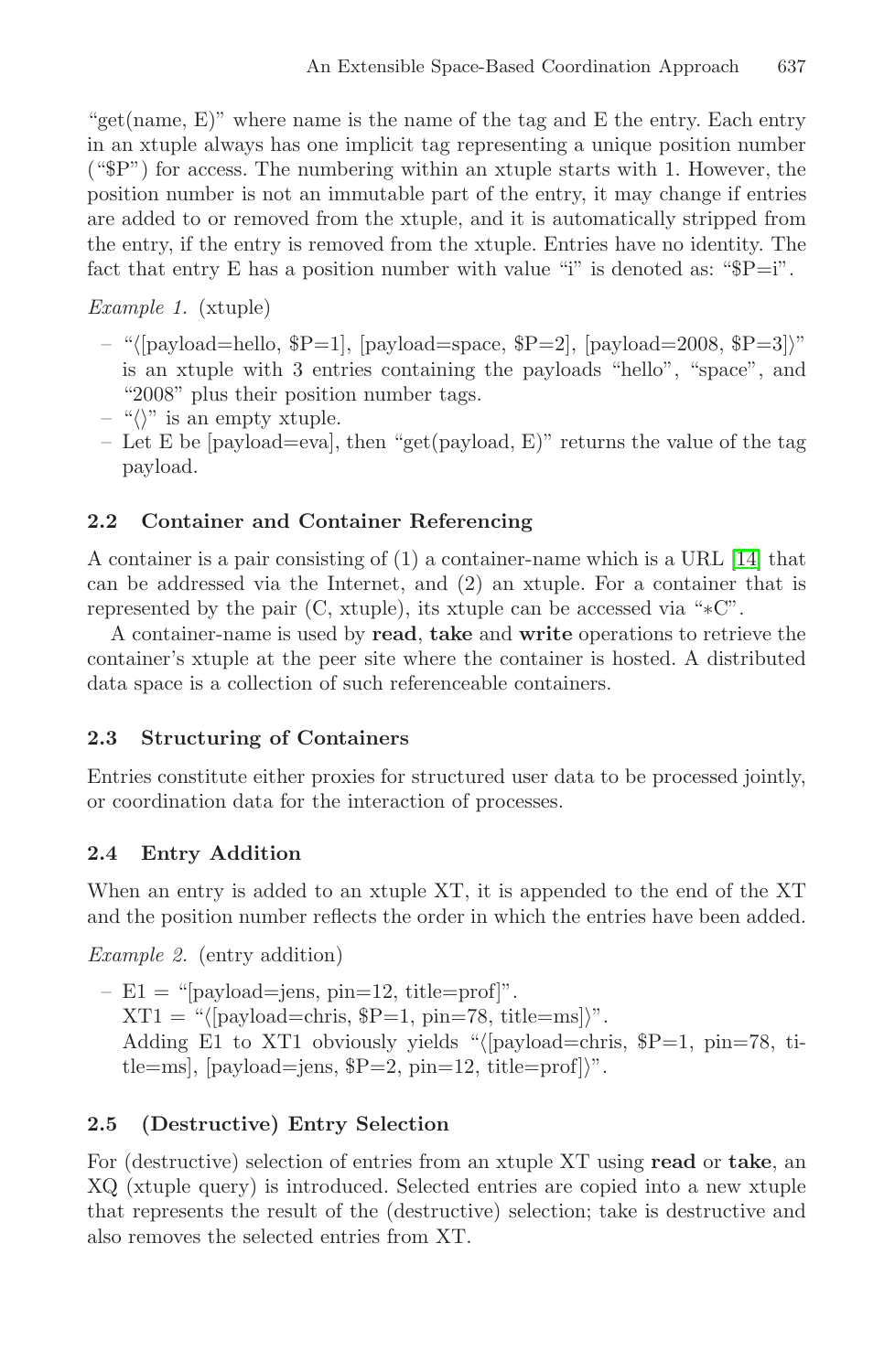An XQ is a single-XQ (SXQ) or a composition of SXQs using the binary operator "|" which is left-associative and not commutative. A SXQ has the syntax, where "name" refers to the name of a tag:

- name relational-operator value (relational comparison)
- name ∈  $[value^1$ -value<sup>k</sup>] (range)
- name ∈ [value<sup>1</sup>, ..., value<sup>k</sup>] (enumeration)
- name function (name, template) (matching function)

Beyond tag selection using relational comparison operator, range or enumeration definitions, also a match-maker function can be given, which denotes a user-definable function. Its argument represents a template that is matched with the value of the name and results into success or fail.

The execution semantics is that each  $S X Q$  (from left to right) of an  $X Q =$  $SXQ_1$  ... |  $SXQ_n$  is applied to each entry in the xtuple XT in entry position order. If successful, a new xtuple results to which the next SXQ is applied, a.s.o. The basic idea behind this mechanism is that streaming becomes possible, as each SXQ can be decided by each single entry. In contrast to databases, no join and aggregation operators are supported. The SXQs can work concurrently and can be seen as filters that pump the information from one stage to the other, comparable with the staged driven architecture (SEDA) approach [\[28\]](#page-14-8), [\[27\]](#page-14-9) that is known to scale well. Figure [1](#page-4-0) depicts the execution of an XQ. The first SXQ,  $SXQ_1$ , is applied to the input xtuple XT creating an xtuple  $(XT')$  that contains all entries which fulfil the SXQ. XT' is then the input for the next  $\text{SXQ}, \text{SXQ}_2$ . This process is repeated for all SXQs of the XQ. After the last  $S X Q_n$  has been executed the resulting xtuple (RXT) contains all entries which fulfil the XQ.



<span id="page-4-0"></span>**Fig. 1.** Execution semantic of an XQ

An entry fulfills an XQ, if it fulfills all SXQs of the XQ. An entry fulfills a SXQ:

- If the SXQ is a relational comparison, or a range or enumeration query and if the entry has at least one tag with the given name the value of which fulfills the SXQ. For a relational comparison, or a range query the result could be  $0,1,\ldots$  entries, whereas for an enumeration query at least one entry must be found for each value contained in the enumeration. Note that \$ is used to denote the arity of the xtuple and can be used in query expressions.
- If the SXQ is a match-maker function and a user-defined match-maker function exists with same name as the match-maker function name, which applied to the denoted tag's value of the entry returns success. This means that the entry must possess at least such a tag. The parameters of the user defined match-maker function are the name of the value to which it is to be applied, and the template.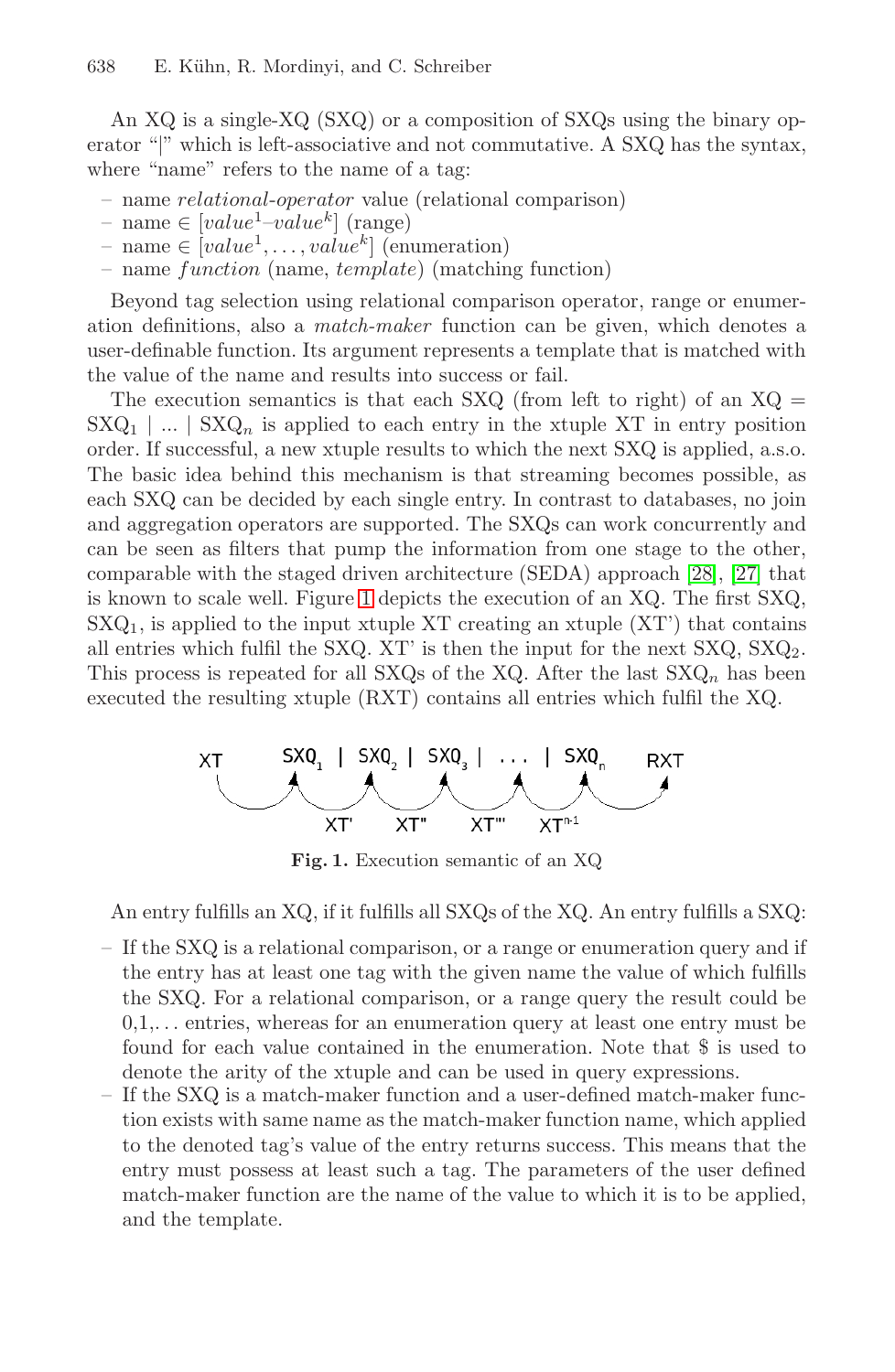The result of an application of a SXQ contains all entries that fulfill the XQ and that are currently contained in the xtuple to which it is applied. An XQ is used by **read** and **take** for selection and is executed in one atomic step. If later on entries are added to the xtuple that would also fulfill the XQ, they are not considered any more.

Example 3. (fullfillment).

- Entry "[payload=A, a=5]" fulfills the XQ "a∈[1 100]".
- Entry "[payload=B, b=5]" fulfills the XQs "b∈[3, 5]", and "b= $\ast$ ". Note: with "=" the usage of  $*$  as wildcard is allowed.
- Entry "[payload=C, c=1, d=2]" fulfills the XQ "d∈[2 4] | c=1".

If a SXQ cannot be fulfilled, the **read** or **take** is delayed (except if there are contra-dictionary SXQs in which case it fails), and next time will retry from the beginning, i.e. with the left-most SXQ. E.g. selection from  $XT = \frac{\text{``}}{\text{payload}=100}$ , link=left], [payload=200, link=right])" using  $XQ = "link \in [next]$ " will delay.

Example 4. (SXQ, XQ)

Selections that could cause a delay are marked with "D"; "n" is the arity of the XT to which the XQ is applied; column "nres" denotes number of result entries.

| XQ:                               | select from XT:                                                                                    | nres:          | delay: |
|-----------------------------------|----------------------------------------------------------------------------------------------------|----------------|--------|
| $P \in [1,,10]$                   | the first 10 entries                                                                               | 10             | D      |
| $pin \in [1 - 10]$                | all entries with a tag named "pin" with $0, 1, , n$                                                |                |        |
|                                   | value between 1 and 10                                                                             |                |        |
| $\text{pin} \in [1, \ldots, 10]$  | all entries with a tag named "pin" with $[10, 11, \ldots, n]$ D                                    |                |        |
|                                   | value between 1 and 10; at least one entry                                                         |                |        |
|                                   | must be found for each given value                                                                 |                |        |
| payload                           | all entries that represent students with $[0, 1, \ldots, n]$                                       |                |        |
|                                   | $\text{linda}((\text{chris},\ddot{a},\ddot{a},\ddot{b}))$ name "chris" and that have a pin that is |                |        |
| pin $\leq 50$                     | < 50                                                                                               |                |        |
| $P \in [1 - 10]$                  | the up to 10 entries in XT, from these select $[0, 1, \ldots, 10]$                                 |                |        |
| label $\in$ [4 - 5]               | all that have a label with value "4" or "5"                                                        |                |        |
| $11 = \text{green}$               | all entries that have a tag with name $11/2$                                                       |                | D      |
| $12 = blue$                       | and value="green", and that have a tag                                                             |                |        |
| payload                           | $\in$ with name 12 and value="blue", and that                                                      |                |        |
| $(\text{ralf}, \text{author}, *)$ | have a palyoad tag that is a tuple with                                                            |                |        |
| $x \in [5,6]$                     | $arity = "3"$ with first $arg = "ralf"$ and sec-                                                   |                |        |
| $P \in [1,2]$                     | ond arg="author", and that have a tag                                                              |                |        |
|                                   | with name x and value= $45$ " and one with                                                         |                |        |
|                                   | value=" $6"$ (note: entries for both keys must                                                     |                |        |
|                                   | be found), and select two entries in position                                                      |                |        |
|                                   | order                                                                                              |                |        |
| $P \in [1 - \$]$                  | all, possibly 0 entries                                                                            | $0,1,\ldots,n$ |        |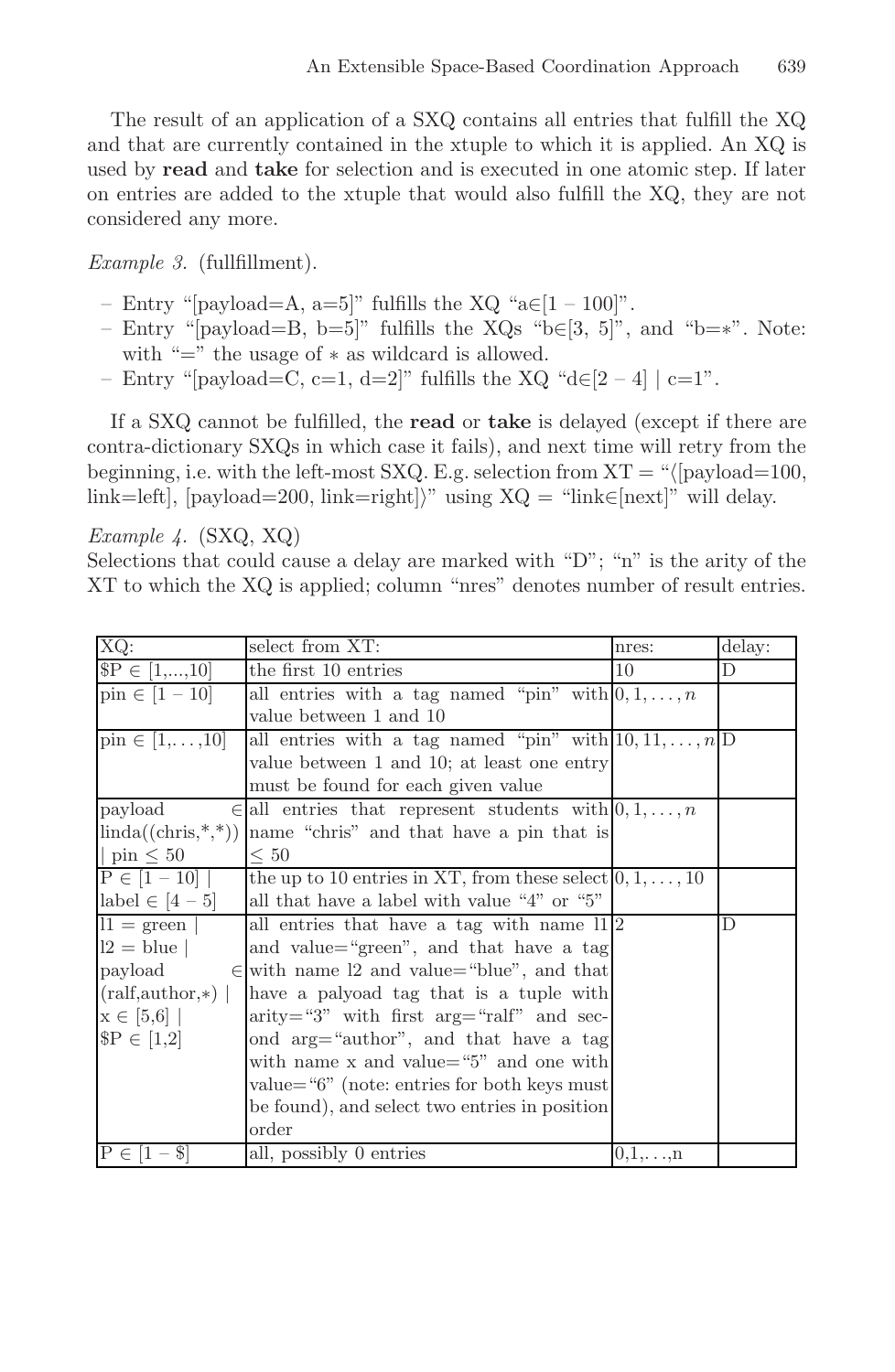### **3 Core Container Functionality**

A container exhibits a lean API which is defined by means of an XML protocol [\[5\]](#page-13-13). No connect operation is required as each operation refers to an Internetaddressable resource. Each peer application runs an embedded space runtime. Each protocol message also carries a context parameter not shown below, in which system or user defined parameters can be passed: e.g. security tokens, execution states etc. In the following, the protocol messages<sup>[2](#page-6-0)</sup> defining the basic core container functionality, and their operational semantics are only informally described:

- *i***-tx-create (S, ttl):** creates a local transaction at the peer's site denoted by the URL "S" which refers to the URL of a peer runtime representing a local space; "i" stands for isolation-level and is either "e" or "c": An exclusive transaction ("e") locks every container it accesses exclusively, whereas a concurrent transaction ("c") allows concurrent readers and writers using pessimistic locking at entry level. The "ttl" parameter sets a time-to-live value for the entire transaction in seconds; if expired the transaction is automatically rolledback. The answer protocol message contains the newly created transaction reference ("tx") which is a URL, too.
- **tx-commit (tx), tx-rollback (tx):** commits or rollbacks a transaction given by its URL "tx". The answer is the termination result of the transaction.
- **create-container (S, C, tx):** creates a container with the name "C" in a space referenced by its URL "S", within a transaction.
- **destroy-container (C, tx):** destroys a container with a given name "C" within a transaction.
- *read-op* **(C, XQ, tx, to, AC):** (destructively) selects entries from a container (with URL "C") with optional transaction "tx" and timeout "to" parameters; "read-op" stands for either take or read. If tx is null, an implicit tx is assumed that immediately commits. A timeout  $> 0$  indicates that this operation might block and retry within the given timeout if no answer is found. Answer to a **take** or **read** message is a **write** message (see below) that writes the selected entries into container "AC". Typically AC will be located at the requestor's site and can e.g. be intercepted by a pre-write aspect (see below) that calls a callback method or wakes up some waiting thread. "AC" can be null, in this case the result is not written anywhere. A take operation with "AC" set to null corresponds to a delete operation and can be used to save network bandwidth. Note that we describe a protocol; a binding can be provided for any programming language which can use this protocol to implement a blocking read/take or an asynchronous callback.

**write (C, E, tx, to):** adds entry E to container C.

**bulk-write (C,** <**E1, E2, ..., Ek**>**, tx, to):** appends k entries E1, E2, ..., Ek—given by means of an xtuple—to container C in the order of the xtuple.

<span id="page-6-0"></span><sup>2</sup> The protocol is implemented in XML which allows the XTM to be used by any programming language binding.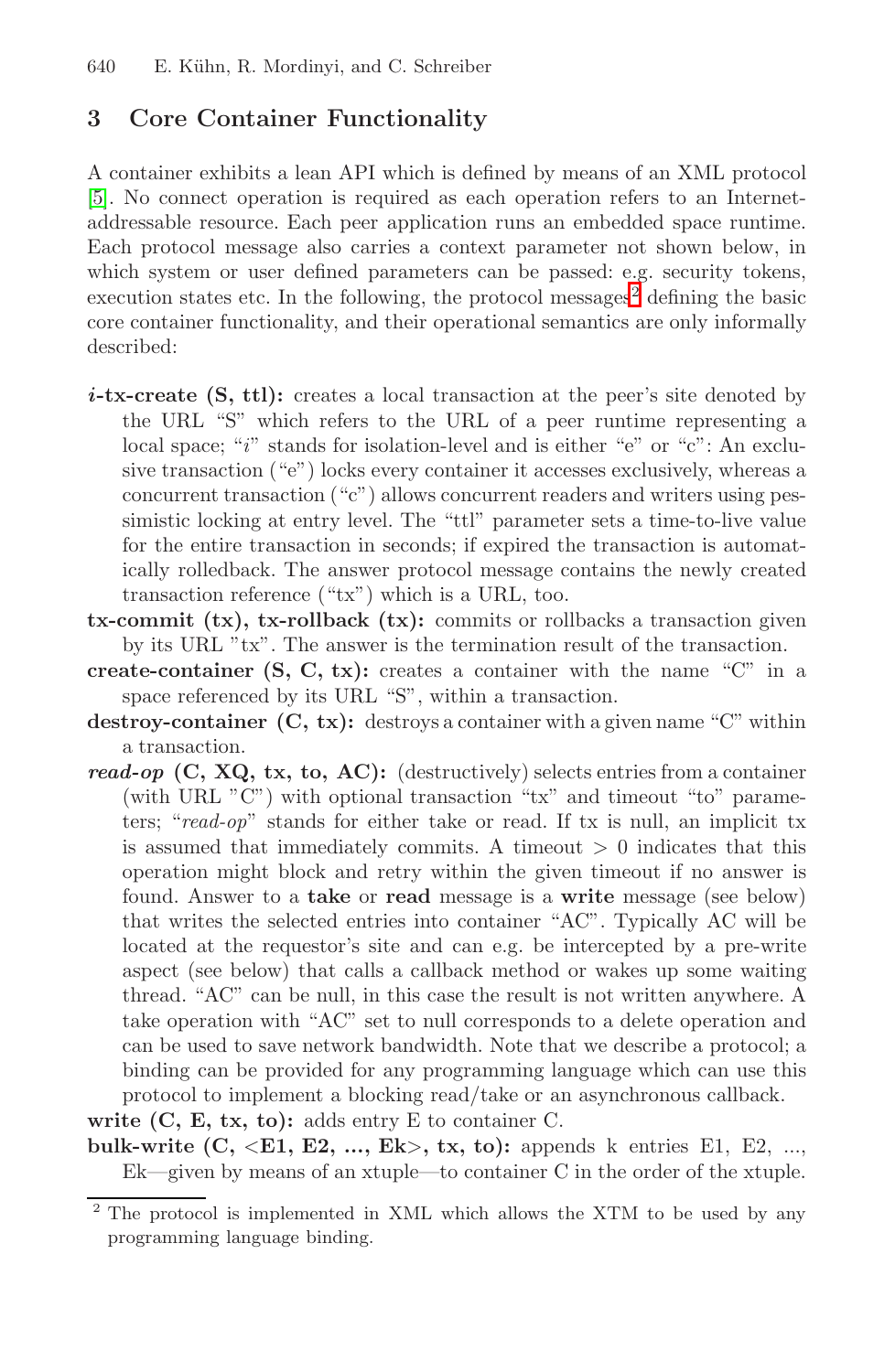A main concept of the XTM are aspects to extend the space dynamically through user defined actions, i.e. a script or method call that are injected into any of the above operations at a certain ipoint (interception point). This is comparable to reactions in LIME [\[20\]](#page-14-10), [\[21\]](#page-14-11); the difference is that aspects are called before (pre) a certain operation is invoked on a container, immediately afterwards (post), or if the operation is committed (on-commit); whereas reactions are called when a tuple matching a certain pattern is found in a tuple space.

**def-aspect (C, ipoint, priority, program, tx, ttl):** creates an aspect and in the answer message sends a URL (aspect identifier "aid") to identify it. Program is an xtuple containing the single lines of the script to be executed. The ttl parameter specifies its life time.

**undef-aspect (aid, tx, to):** removes an aspect given by its URL.

The order of aspect action execution is resolved by a priority parameter. Cf. join points in aspect oriented programming which allow triggering of code before, after, or instead of method execution [\[10\]](#page-13-14). This concept has been proven useful for collaborative space-based applications at application level [\[13\]](#page-13-15) and is now proposed to be integrated into the space core.

With aspects, the behaviour of a container can be changed creating a shareable "abstract data type" based on a container. Orca [\[1\]](#page-13-16) showed that "having users define their own operations has many advantages". Orca supports shared, replicated objects that can be read and updated using blocking and non-blocking read/write operations. However, in Orca no dynamic "programming" of the space is possible.

Aspects can also be used to implement reactions on state changes [\[20\]](#page-14-10), [\[21\]](#page-14-11): e.g. if a certain entry is written to, or taken from a container.

An action has access to parameters and relevant data of the original method it intercepts and depends on its ipoint. E.g. a pre-write action has access to 5 parameters referencable by  $0, 1, \ldots, 4$ : with  $0 = \text{context}, 1 = C$ ,  $2 = \text{entry},$ \$3=tx, and \$4=to; a post-write-on-commit action or a post-write action has:  $0 = \text{context}, 1 = C, 2 = \text{entry}, 3 = tx, \text{ and } 4 = \text{to}.$  For the bulk-write ipoints, \$2=xtuple with the written entries. Read ipoints have the following arguments:  $-1 = C$ ,  $2 = XQ$ ,  $3 = tx$ ,  $4 = to$  and  $5 = CA$ .

The return value of an aspect determines the control flow: "ok" implies normal continuation; "skip" in a pre-ipoint skips all further pre-actions and the original method action, continuing with the first post-action, if given; "skip" in a post-action skips all further post-actions; "fail" causes the entire operation to fail; "reschedule" causes the operation to be delayed until a corresponding event occurs upon which it is rescheduled, as long as the timeout condition is fulfilled; and "remove-me" causes the aspect to be removed. Execution states are implicitly passed via context parameter.

The main goal was to keep the set of operations of the XTM minimal and extensible so that higher-level APIs for more advanced data structures and collections can be bootstrapped on top of it. For the extensibility aspects are introduced. The core container functionality like read, write and take is influenced by the Linda model. All of these support bulk-data to optimize the network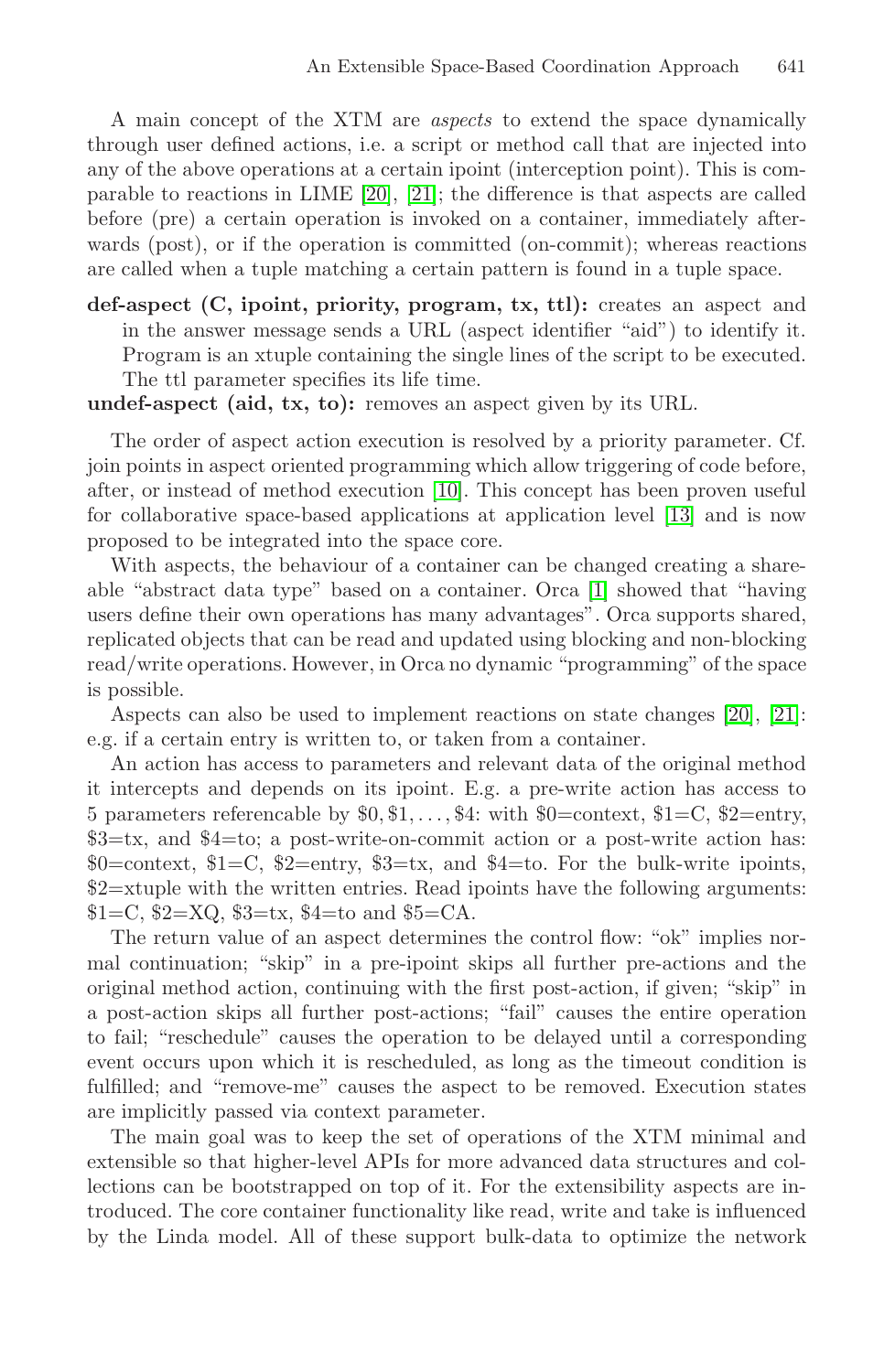behaviour and to enable the implementation of iterators. Basic transaction functionality is obviously essential and transactions have therefore already been suggested by other spaces like JavaSpaces (pessimistic concurrency control) and Corso (optimistic concurrency control). The XTM provides pessimistic concurrency control.

# <span id="page-8-0"></span>**4 Extending the Functionality**

With help of the XTM functionality, more complex coordination laws can be defined and "injected" into the space without changing the protocol. This can be for example FIFO selection, or more complex access patterns like a time bounded cache, notifications and iterators, or other vertical features like replication. Also more complex coordination laws can be defined this way, like e.g. a container supporting multiple coordinations simultaneously.

In the following code snippets, "result  $\leftarrow$  message" stands for: "send message, execute it, and extract result from the answer message of the protocol".

## **4.1 FIFO Coordination**

Example 5. (FIFO coordination) Define a new SXQ named **FIFO(n)** that selects n entries in FIFO order and that can be used by **read** or **take** operations:

 $$ 

### **4.2 Notification**

In this section two realisations of a notification mechanism are shown. At least two containers are normally involved in a notification in XTM. The container on which the notification is registered and a container which stores the information of the fired notifications (the notification container). A notification is realized by analysing the operations executed on a container using an aspect. The aspect decides whether the notification has to be fired or not. For example, a notification could fire when a template matches newly written entries, a certain amount of entries has been written, or when entries have been read. In case of the notification has to be fired, the aspect writes the required information into the notification container. From this container a user can take the information for further computation (waking up a thread, calling a callback method, . . .). The information written to the notification container can be customized for the needs of an application. For instance, the entry which caused the notification to fire, a token which indicates that the notification fired or any other information can be written by the aspect.

Example [6](#page-9-0) defines a notification similar to the JavaSpace [\[7\]](#page-13-5) notification. It fires when a newly written entry matches a given template. The new entry which caused the notification to fire is not passed to the application. The application is only informed that something new has been written.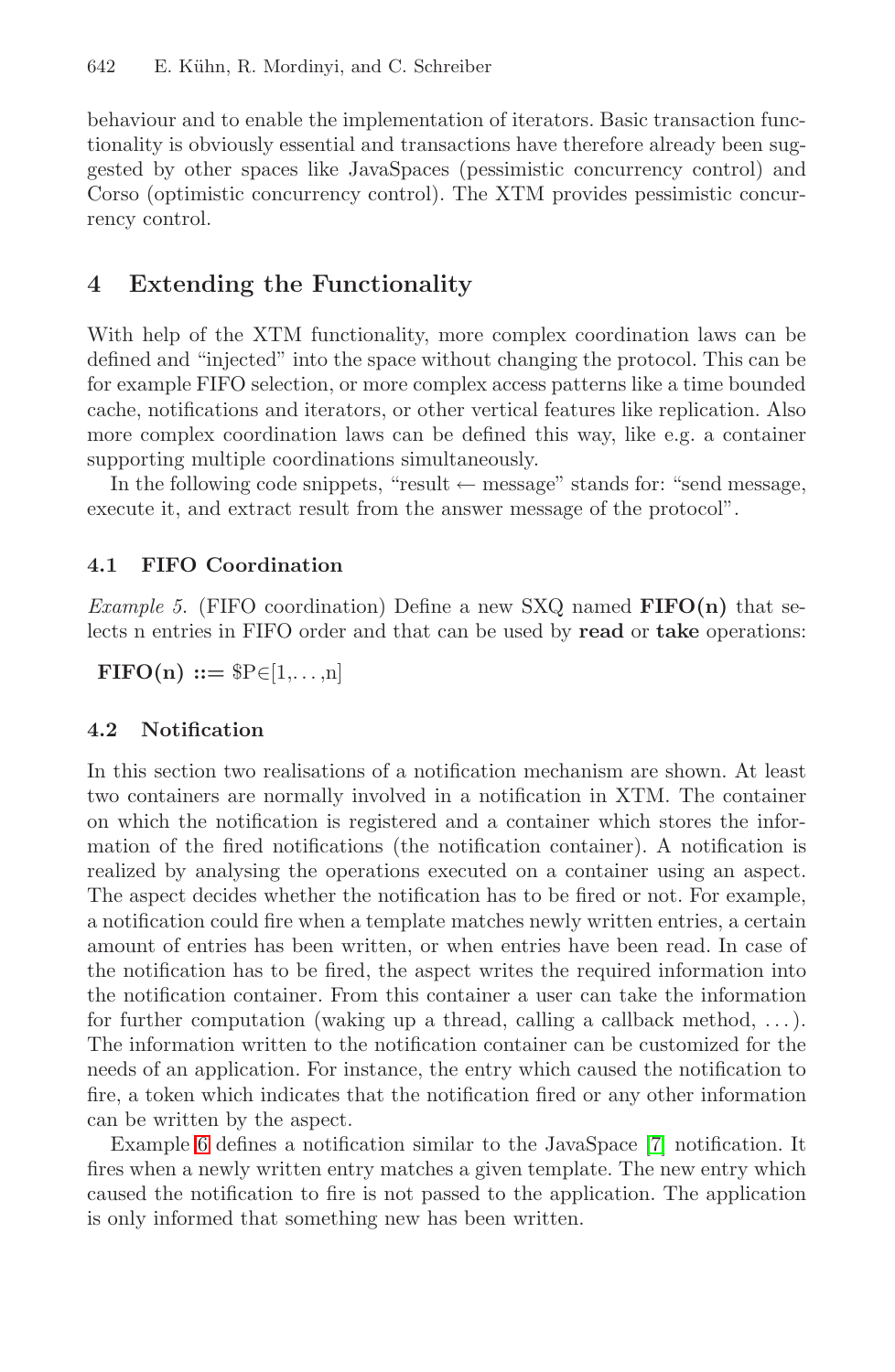First, a container (TC) is created which stores the template and an aspect is created which handles the firing of the notification. The aspect simply executes a read operation on the TC after each (committed) write operation using the payload of the new entry as template. This is possible because it is assumed that the used match-maker function (LINDA) can handle the inversion of the template and the payload. The answer of the read operation is written into the notification container (in this case the answer of the read operation is always the template because it is the only entry in the TC).

This example could be extended supporting multiple templates by writing more then one template into the TC. The user can distinguish which template caused the notification to fire by analysing the data in the NC.

<span id="page-9-0"></span>Example 6. (JavaSpace notification)

```
create-Notification(site, C, CN, template) :=
    create-container(site, TC, null)
    write(TC,\langle[payload = template]\rangle, null, 0)
    def-aspect(C, post-write-on-commit, priority,
        \langle \text{read}(\text{TC}, \text{LINDA}(\text{payload}, \text{get}(\text{payload}, \text{$}2), \text{null}, 0, \text{NC}) \ranglenull, INFINITE)
```
Example [7](#page-9-1) defines another notification flavour which is very similar to the first one. Instead of informing the application that something happened, the entry which caused the notification to fire is written to the notification container. To realize this an aspect is added to the container on which the notification shall be registered. When a new entry is written, the aspect creates a new container containing the new entry. Afterwards, a take operation is executed on the new container using the template passed during creation of the notification. The result of the take operation is written to the NC (when the take operation can be fulfilled the entry matches the template and therefore the notification has to fire). Finally, the container created by the aspect is destroyed to avoid unnecessary garbage.

<span id="page-9-1"></span>Example 7. (Notification which returns the data)

```
create-Notification(site, C, CN, template) :=
   def-aspect(C, post-write-on-commit, priority,
      -
create-container (site, C', null)
      write(C', \langle 2 \rangle, null, 0)
      take(C', LINDA(payload, template), null, 0, NC)
      destroy\text{-}container(C'),
      null, INFINITE)
```
#### **4.3 Read Iterator**

*Example 8.* (iterator) Define an iterator that  $(1)$  first reads all existing entries from a container and then (2) asynchronously copies all prospectively inserted entries into a container "CN" from which these entries can be collected with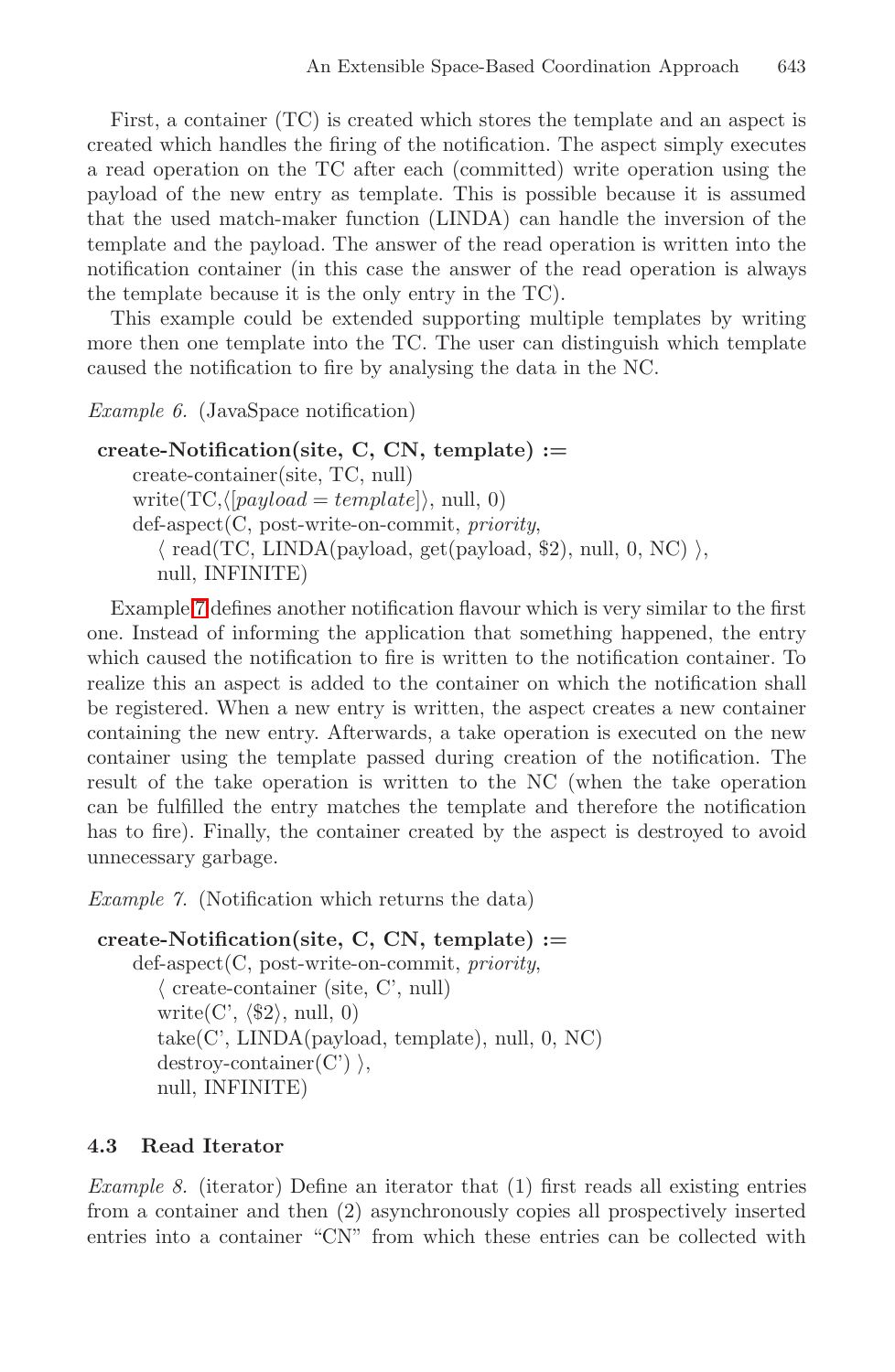**take**. (2) is achieved by means of an aspect. The aspect writes all entries written to C into the answer container CN.

The reading of all data (1) and the aspect definition (2) must be done in one exclusive tx to avoid data loss.

```
read-iterator (site, C, CI) ::=
   tx \leftarrow e-tx-create (site, INFINITE)
   read (C, FIFO(\text{\$}), tx, CI)def-aspect (C, post-write-on-commit, priority,
       \langle write (CI, $2, $3, $4) \rangle,
      tx, to, INFINITE);
   tx-commit (tx);
```
To keep the above examples simple, bulk-operations are not considered. The required extensions are straight forward and can be done analogously to the specification of the replication shown in the next section.

### **4.4 Single Master Replication**

Finally we show a pattern for a single master replication. One peer site is the owner of the master copy of the container (MC), and other sites can create replica containers  $RC_1, \ldots, RC_k$  from M. From each  $RC_i$  in turn new replicas  $RC_{i_1}, \ldots, RC_{i_k}$  can be created a.s.o. as depicted in figure [2.](#page-10-0)



<span id="page-10-0"></span>**Fig. 2.** Single Master Replication

Each RC shall be an identical copy of the MC. It represents a cache from which peers can read in order to reach a scalable system, and to improve availability and performance. If a peer wants to write to a local RC, then there are two scenarios in the pattern: (a) this is forbidden, and (b) the writing is allowed but internally redirected to the container from which the RC was created. If RC is not a direct ancestor of MC, then the re-direction is done in a cascading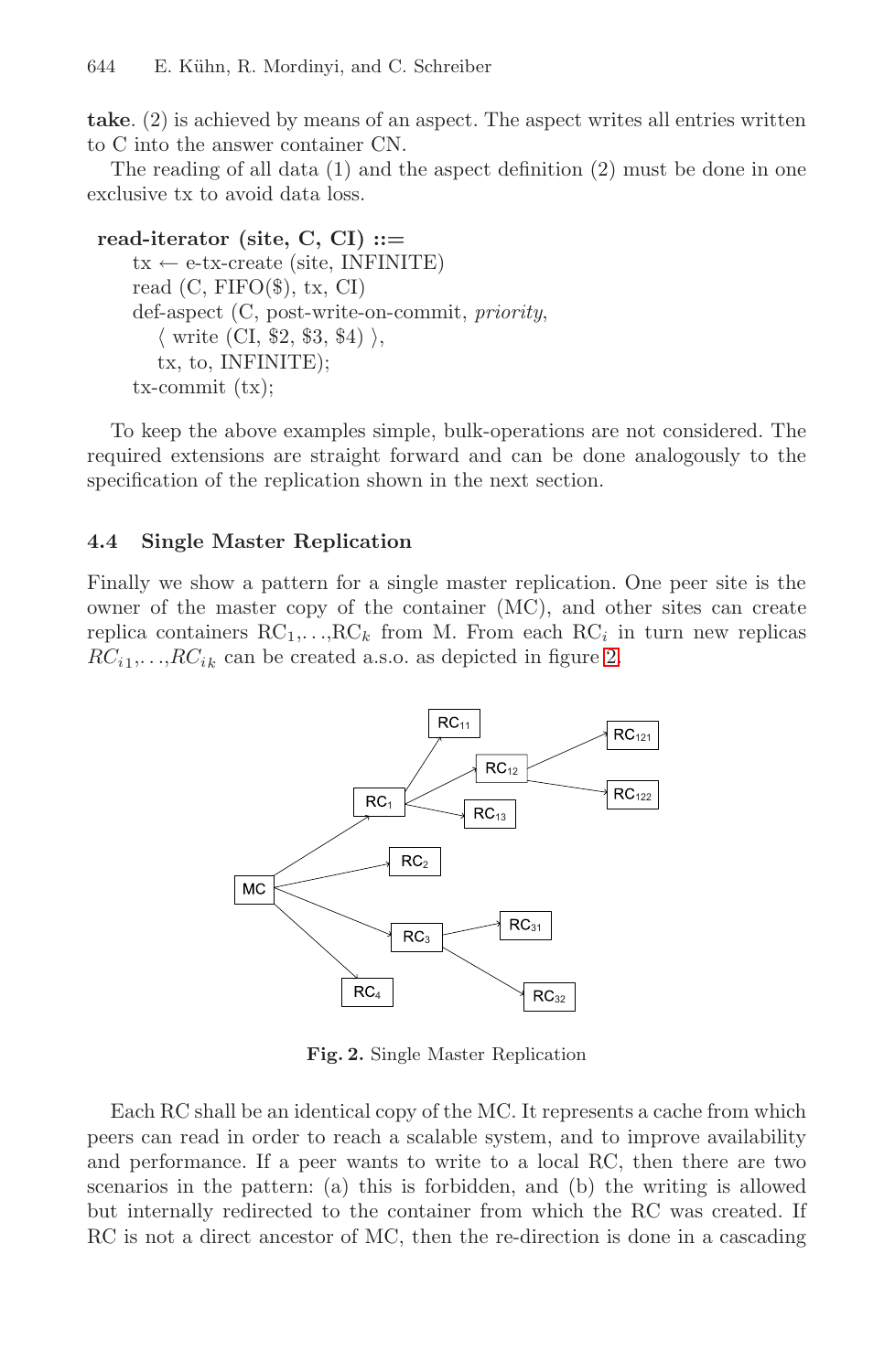way. In the following examples we show the re-direction as a "write-through" operation that is perfomed synchronoulsy. A variant that calls the aspect in a fire-and-forget way would allow for an asynchronous behaviour.

The newly defined extended API is termed **create-single-master-replicacontainer (MC, RC)**. The name RC must not yet be used. A new container is created and published under the name RC, all entries contained in MC are copied into RC (called *first sync*) and an aspect is injected into MC that listens on changes and transfers and applies them to RC. For this, an on-change-iterator is defined that performs the following actions in an atomic step (see figure [9\)](#page-11-0):

- 1. Create aspects on MC for the post-ipoints of all operations that perform changes on a container—i.e. write, bulk-write, and take—to report the information about the change into a container called RSC (see below) that is passed to the API as argument and that serves to collect the changes for each peer replica, in the form of a command entry. The command entry has the form [op=command, changed=entries], and otherwise [op=command, inserted=entries], where *command* is either delete or insert. For the replication scenario, it is assumed that each entry that is inserted into MC possesses a unique id with tag-name "guid". So in order to be a capable MC, it must possess an aspect that is injected upon container creation and that adds this tag to each newly written entry.
- 2. Copy all entries E1,...,Ek of MC into RSC as a command entry of the form  $[op=bulk-write, inserted={\langle E1,...,Ek\rangle}].$

### <span id="page-11-0"></span>Example 9. **on-change-iterator (MC, RSC, tx) ::=**

read (MC, FIFO(\$), tx, INFINITE, RSC)

def-aspect (MC, post-take, 1,  $\langle$  write (RSC, [cmd=delete, changed=  $*\$5$ ],  $$3, $4)$ , tx, INFINITE, INFINITE)

- def-aspect (MC, post-write,  $1$ ,  $\langle$  write (RSC, [cmd=insert, changed= \$2],  $$3, $4)$ , tx, INFINITE, INFINITE)
- def-aspect (MC, post-bulk-write,  $1$ ,  $\langle$  write (RSC, [cmd=delete, changed=  $*$ \$2, \$3, \$4)  $\langle$ , tx, INFINITE, INFINITE

We can now implement the replication to perform (see figure [10\)](#page-11-1) the following steps atomically, where we assume that the RSC shall be created at the site of the MC:

- 1. Create a new container termed replication subscription container RSC for RC. RSC can be located at either the site of MC, or RC, or at any third site. In the first case, this refers to a "pull" situation, and in the second case it implements a "push" scenario.
- 2. Create an on-change-iterator for this new replica on MC.
- <span id="page-11-1"></span>3. Periodically fetch the changes in SRC and apply them to RC. Note that this could also lead to variants of the pattern where the fetching is done e.g. at certain times, at certain events (using an aspect), or taking only a certain amount of changes in one step etc.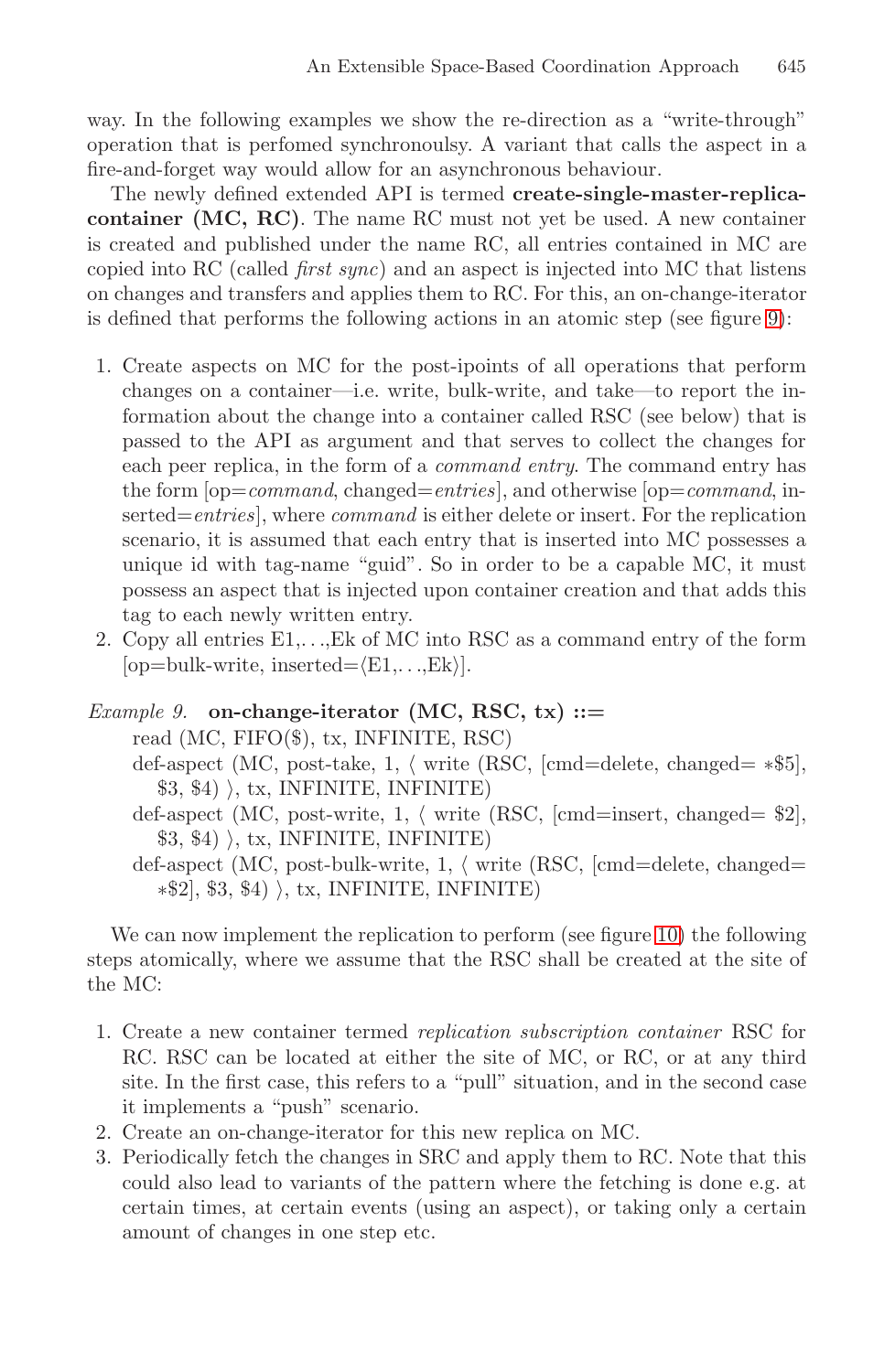```
Example 10. create-single-master-replica-container (MC, RC) ::=
   tx \leftarrow tx\text{-create (MC-site, INFINITE)}create-container (MC-site, RSC, tx)
   on-change-iterator (MC, RSC, tx)
   tx-commit (tx)
   periodically do:
       create-container (RC-site, TEMPC)
       take (RSC, \$P = 1, tx, INFINITE, TEMPC)if(\text{get}(cmd, *TEMPC[1]) == delete)take(RC, guid=entry.guid, null, 0, null)
       else
           write(RC, get(changed, *TEMPC[1]), null, 0)
       destroy-container (TEMPC)
```
For case (a) where updates are forbidden on a RC, upon creation of the RC pre-aspects must be set on every change operation that simply return an exception without calling the original operation. For case (b), these aspects are implemented differently in that they re-direct the operation as is to the direct ancestor container from which the replica RC was created.

# **5 Conclusion**

Reliable, near-time, on-line collaboration will require a different architectural style than a "store & forward" oriented one. Bi-directional access to arbitrary data structures that go beyond fifo queues are needed to ease collaboration.

In this paper we have presented a formal notation called the extensible tuple model (XTM) that can serve to model the TSM (tuple space model) as well as essential enhancements of it. XTM allows for a clear specification of complex coordination patterns. Examples are shown for FIFO coordination, two different notification patterns, an iterator pattern, and a replication pattern with some variants. The main proposed extensions are a better structuring of the space, more powerful coordination capabilities, a clear separation of user data and coordination information, support of symmetric peer application architectures, a well- defined semantics of bulk-operations (read/take of multiple entries), and a protocol that makes it usable in the Internet. The model has been implemented by the XVSM system and is available as an open source implementation [\[25\]](#page-14-4).

XTM is extensible with respect to the following three points: (1) The behavior of a container, which is the core shared data structure in the XTM, can be programmed dynamically using aspects. This way, arbitrary abstract data types can be created which resemble shared collections for queues, dictionaries, maps, trees etc. Using aspects, notifications and iterators in different flavors can be realized with a well-defined semantics. (2) The possibility to include coordination tags into an entry can be used to extend the container by other higher-level user defined selectors, e.g. stack, random access, vector, least recently used, priorities, role based scheduling etc. (3) The XTM query language can be extended by the definition of match-maker functions, e.g. for supporting RDF or XML based query facilities.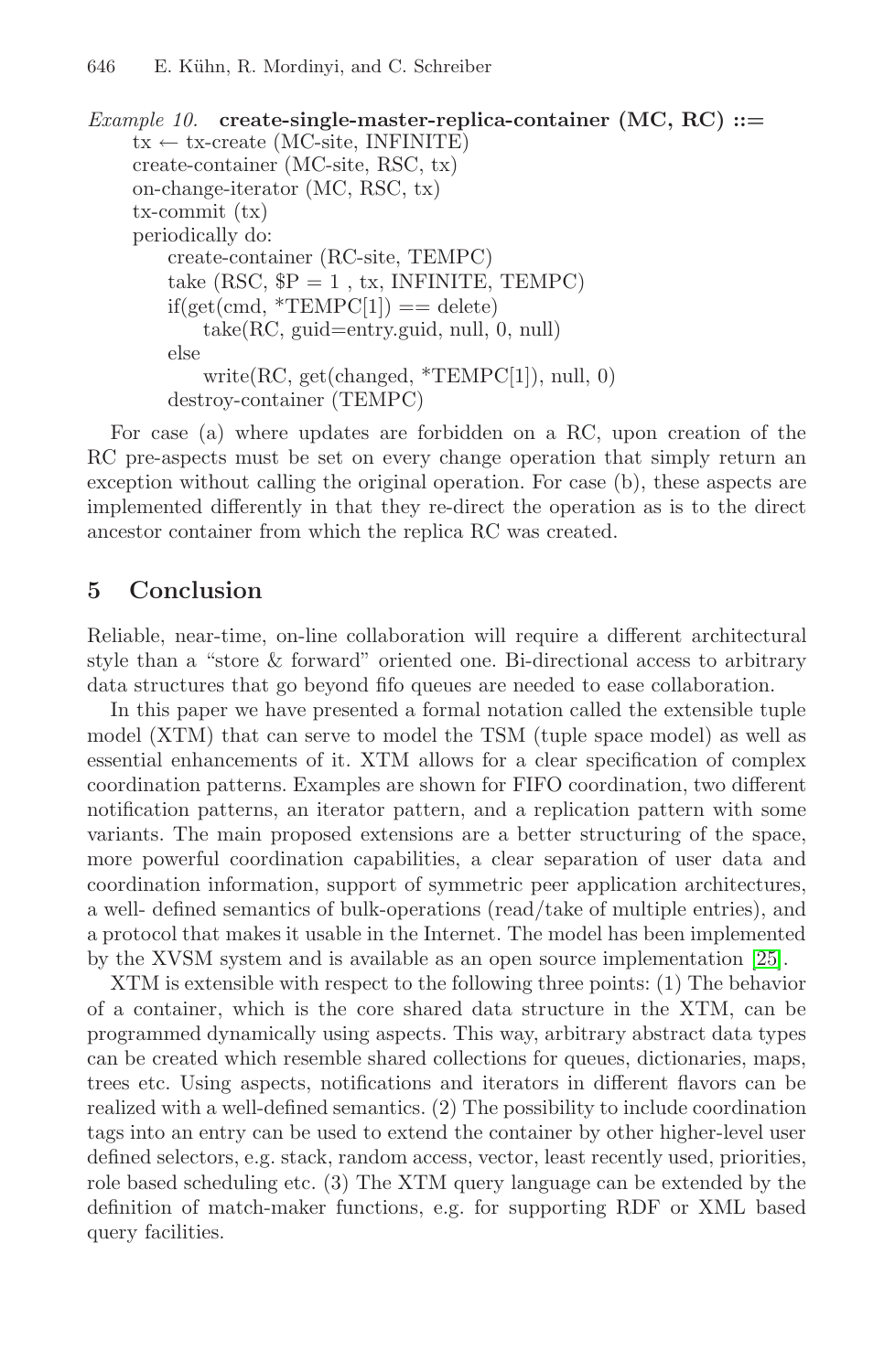The described model in this paper has been used to implement the open source XVSM implementation called MozartSpaces [\[23\]](#page-14-12). In our future work we will use this model for verification and analyzation of space implementations as described in section [4.](#page-8-0) Additional future work will also deal with further extensions of the XTM query language, and a model for the operational semantics of the XTM.

# <span id="page-13-16"></span>**References**

- 1. Bal, H.E., Kaashoek, M.F., Tanenbaum, A.S.: Orca: a language for parallel programming of distributed systems. IEEE Transactions on Software Engineering 18(3), 190–205 (1992)
- <span id="page-13-7"></span><span id="page-13-3"></span>2. Carriero, N., Gelernter, D.: Linda in context. Commun. ACM 32(4), 444–458 (1989)
- 3. Ciancarini, P.: Distributed programming with logic tuple spaces. New Gen. Comput. 12(3), 251–284 (1994)
- <span id="page-13-1"></span>4. Ciancarini, P.: Coordination models and languages as software integrators. ACM Comput. Surv. 28(2), 300–302 (1996)
- <span id="page-13-13"></span>5. Ecker, S.: Communication protocols in XVSM - design and implementation. Master's thesis, Vienna University of Technology, E185/1 (2005)
- <span id="page-13-2"></span>6. Franklin, S.: Coordination without communication. Technical report, Inst. For Intelligent Systems, Univ. of Memphis (April 2008)
- <span id="page-13-5"></span>7. Freeman, E., Arnold, K., Hupfer, S.: JavaSpaces Principles, Patterns, and Practice. Addison-Wesley Longman Ltd., Essex (1999)
- <span id="page-13-4"></span>8. Gelernter, D.: Generative communication in linda. ACM Trans. Program. Lang. Syst. 7(1), 80–112 (1985)
- <span id="page-13-8"></span>9. Hohpe, G., Woolf, B.: Enterprise Integration Patterns: Designing, Building, and Deploying Messaging Solutions. Addison-Wesley Longman Publishing Co., Inc., Boston (2003)
- <span id="page-13-14"></span>10. Kiczales, G., Lamping, J., Menhdhekar, A., Maeda, C., Lopes, C., Loingtier, J.- M., Irwin, J.: Aspect-oriented programming. In: Aksit, M., Matsuoka, S. (eds.) ECOOP 1997. LNCS, vol. 1241, pp. 220–242. Springer, Heidelberg (1997)
- <span id="page-13-12"></span>11. Kühn, E.: Virtual Shared Memory for Distributed Architecture. Nova Science Publishers (2001)
- <span id="page-13-11"></span>12. Kühn, E.: The zero-delay data warehouse: mobilizing heterogeneous database. In: Proceedings of the 29th international conference on Very large data bases (VLDB 2003), pp. 1035–1040 (2003)
- <span id="page-13-15"></span>13. K¨uhn, E., Fessl, G., Schmied, F.: Aspect-oriented programming with runtimegenerated subclass proxies and net dynamic methods. Journal of NET Technologies 4, 1801–2108 (2006)
- <span id="page-13-9"></span>14. Kühn, E., Riemer, J., Mordinyi, R., Lechner, L.: Integration of XVSM spaces with the web to meet the challenging interaction demands in pervasive scenarios. Ubiquitous Computing And Communication Journal (UbiCC), special issue on Coordination in Pervasive Environments 3 (2008)
- <span id="page-13-6"></span>15. Lehman, T.J., McLaughry, S.W., Wycko, P.: T-spaces: The next wave. In: HICSS (1999)
- <span id="page-13-0"></span>16. Malone, T.W., Crowston, K.: The interdisciplinary study of coordination. ACM Comput. Surv. 26(1), 87–119 (1994)
- <span id="page-13-10"></span>17. Martin, D., Wutke, D., Scheibler, T., Leymann, F.: An eai pattern-based comparison of spaces and messaging. In: Proceedings of the 11th IEEE International Enterprise Distributed Object Computing Conference (EDOC 2007), Washington, DC, USA, p. 511. IEEE Computer Society Press, Los Alamitos (2007)